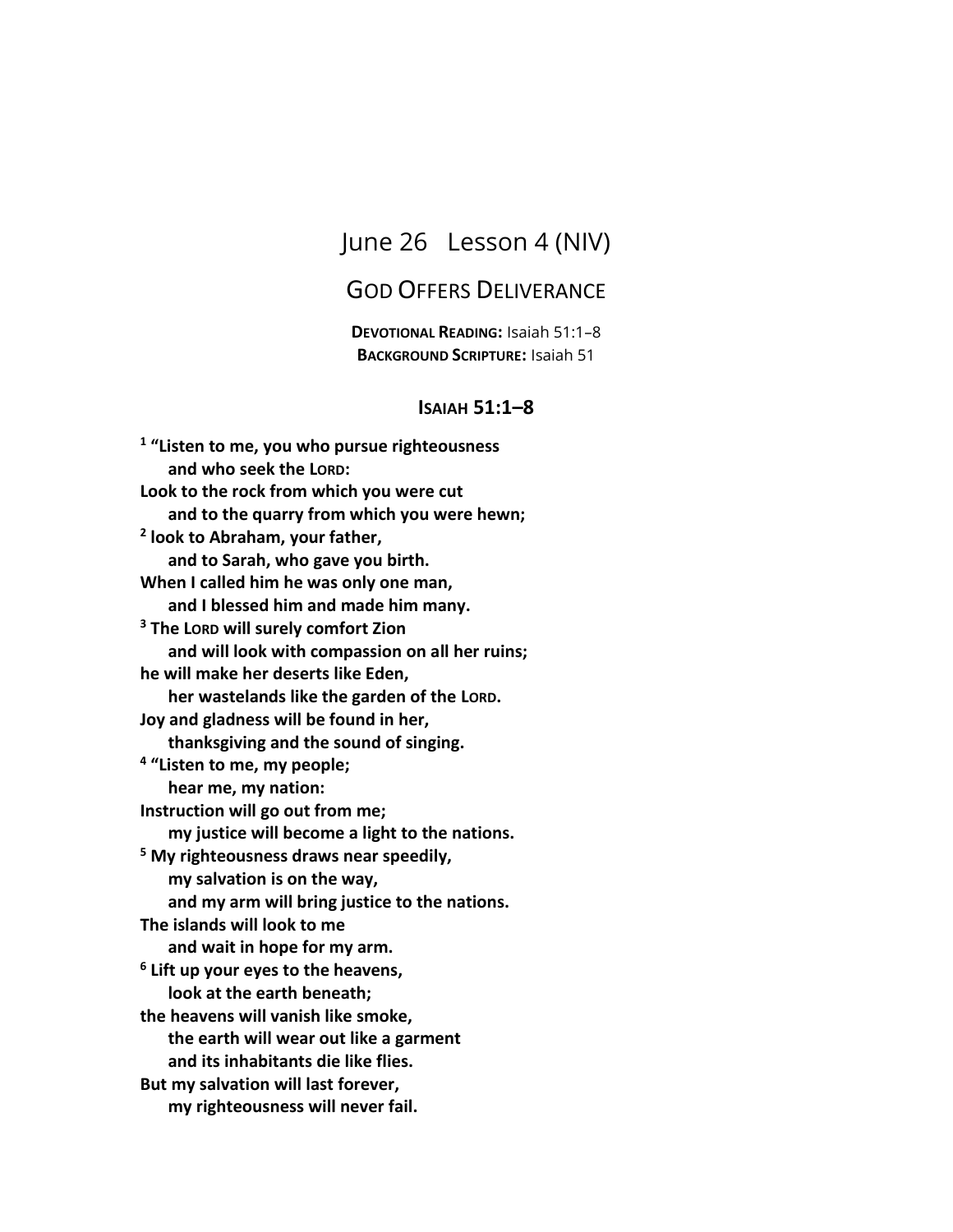**7 "Hear me, you who know what is right, you people who have taken my instruction to heart: Do not fear the reproach of mere mortals or be terrified by their insults. <sup>8</sup> For the moth will eat them up like a garment; the worm will devour them like wool. But my righteousness will last forever, my salvation through all generations."**

## **KEY VERSE**

*Listen to me, you who pursue righteousness and who seek the LORD: Look to the rock from which you were cut and to the quarry from which you were hewn.***—Isaiah 51:1**

## **PARTNERS IN A NEW CREATION**

Unit 1: God Delivers and Restores

LESSONS 1–4

## **LESSON OUTLINE**

Introduction

- A. Look Both Ways?
- B. Lesson Context
- I. Look to the Past (Isaiah 51:1–3)
	- A. The Follower, the Seeker (v. 1a)
	- B. Remember Origins (vv. 1b–2) *The Rock*
	- C. Expect Comfort (v. 3) *A Thriving City*
- II. Look to the Future (Isaiah 51:4–6)
	- A. "My People, My Nation" (v. 4a)
	- B. Coming Light (vv. 4b–5)
	- C. Everlasting Reign (v. 6)
- III. Look Straight Ahead (Isaiah 51:7–8)
	- A. The Righteous at Heart (v. 7a)
	- B. Do Not Fear (vv. 7b–8)

## Conclusion

- A. Which Way?
- B. Prayer
- C. Thought to Remember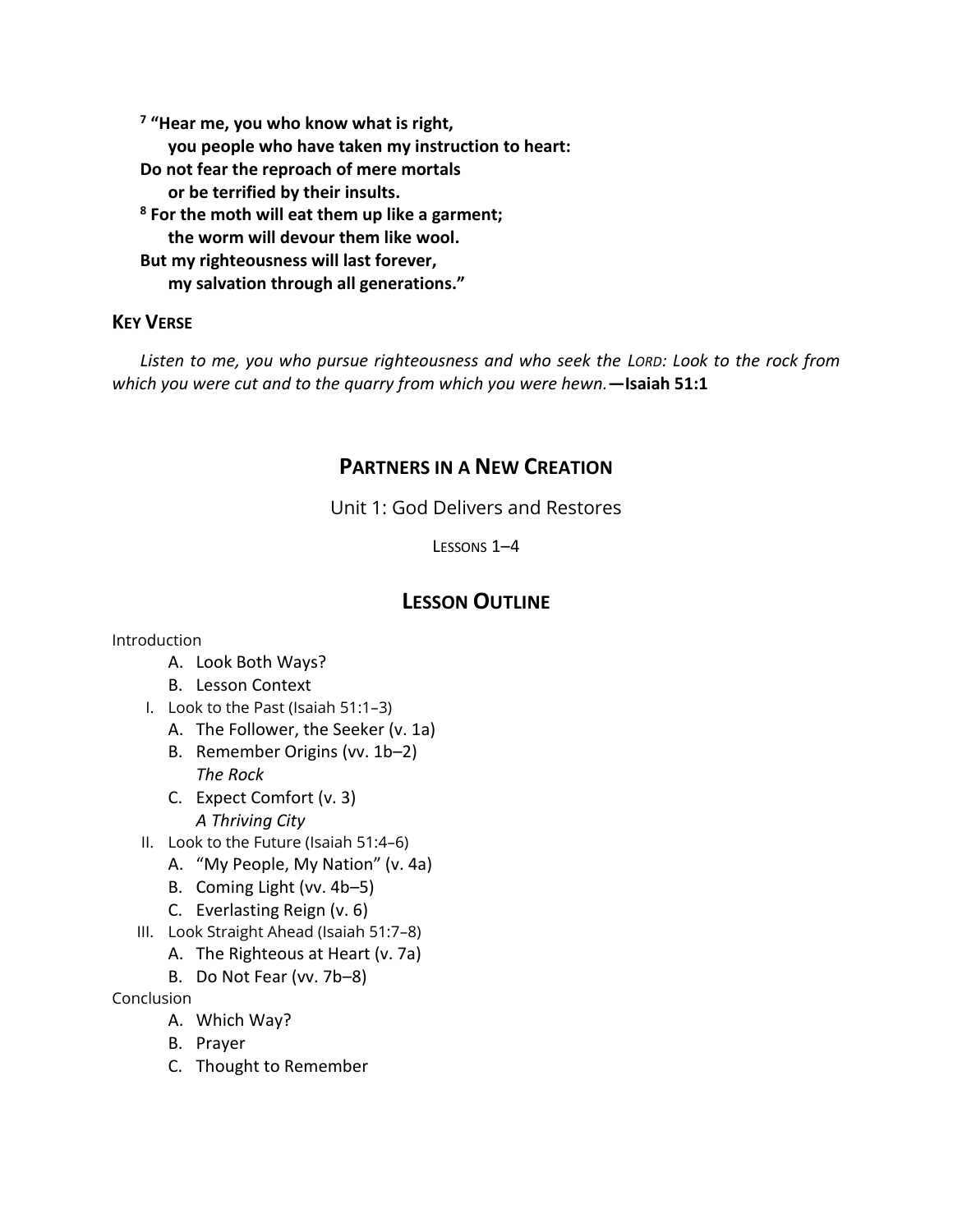## **HOW TO SAY IT**

Sela*See-*luh.

wadi*wah*-dee.

## Introduction

#### **A. Look Both Ways?**

We've heard this since we were small children: "Look both ways before crossing a street, and then cross when it's safe." That's still good advice, but it is not adequate for the present culture. Why? One reason is that there are so many more ways to be distracted than in the past.

The distractions take place for those who walk, for drivers of automobiles, and those who ride bicycles. At intersections it sometimes appears as if nobody looks. The pedestrians seem oblivious to traffic lights, stop signs, and walkways. They are focused on things such as making calls, reading text messages or e-books, or listening to a podcast or music. Those on wheels are also seen looking at a device instead of at the road. The "look both ways" admonition is no longer enough. People also need to stay aware of their surroundings. The result is that the old saying could be changed to "Look up, and then look both ways before crossing a street."

This lesson will develop three "looks" that were given to the people of Judah: to look to the past, the future, and straight into the present.

#### **B. Lesson Context**

The opening lines of Charles Dickens's *A Tale of Two Cities* are easily recognized by many readers: "It was the best of times, it was the worst of times." The same words could be used to describe Judah during Isaiah's ministry (see lesson 3 Lesson Context). The best of times were reflected in Judah's economic and military prowess (Isaiah 2:7); the worst of times were marked by the sin of idolatry and consequent exile in Babylon (39:6–7).

In many ways, Judah's punishment was an indictment of their false gods and of the sins those "gods" condoned. The people had turned from the true God in spite of the great acts of deliverance they had experienced as a nation, and the admonitions in the Ten Commandments to have no other gods or graven images (Exodus 20:3–6). And the exile did have a purifying effect. Following the Babylonian captivity, Jewish idolatry was never a serious problem again (though of course other issues arose). The Jews who returned stood firm on their faithful foundation (see Isaiah 51:1b–2, below), no matter what foreign invaders tried to tempt them with new gods. Though they had suffered through the worst of times, even better than their previous best times were still ahead.

We can also assert that Babylon was punished for following their false gods. Had their worship been rendered to God and concerned with justice and righteousness instead of acquisition and power, the story of the Babylonian Empire would have been very different. In Isaiah 46–47 God mocked the Babylonians' idolatry and its associated practices (see lesson 1). The idols have to be carried, but God's judgment would have them carried *away* (Isaiah 46:1). Though the people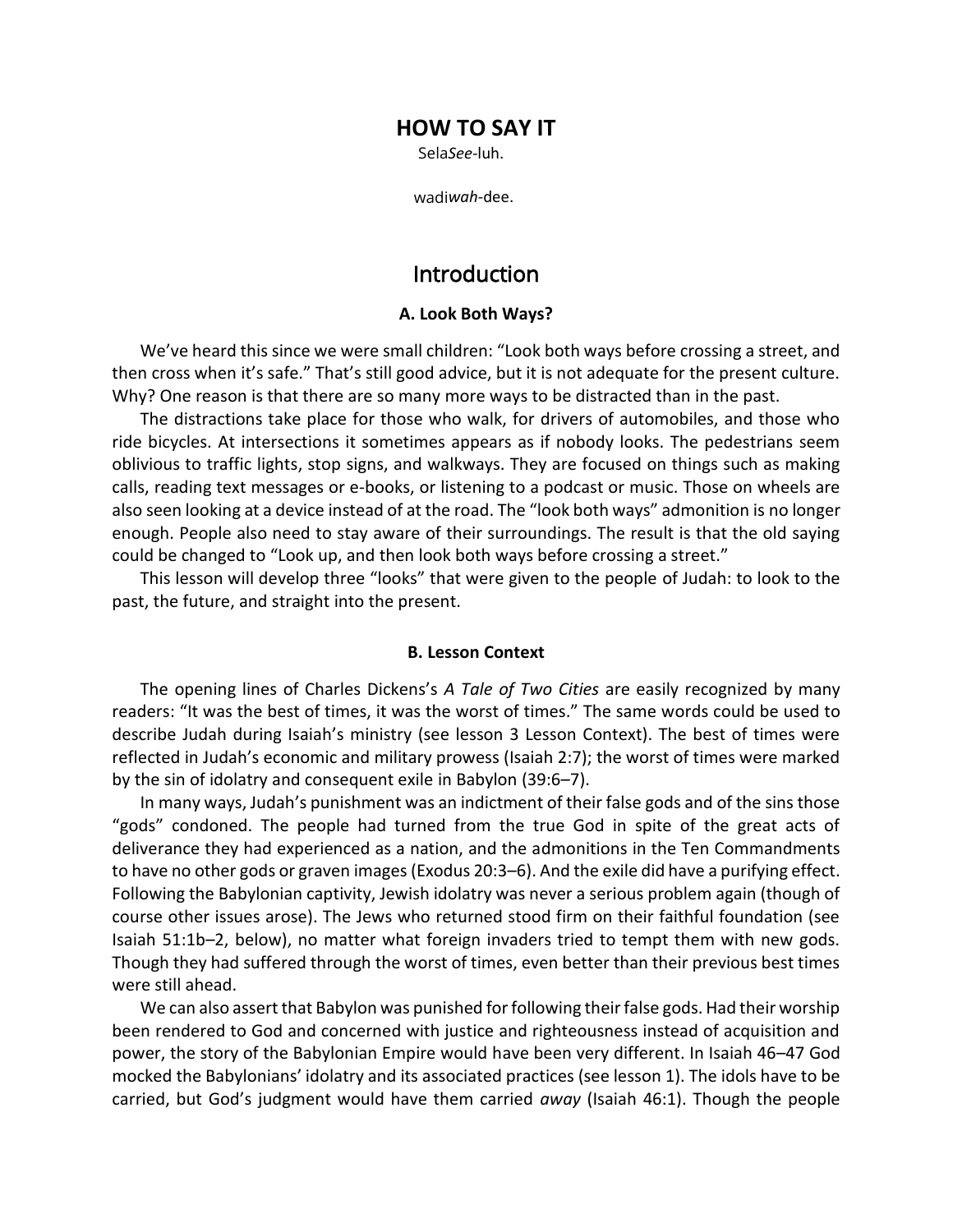bowed to gods that they made, the God of the heavens had declared their end (46:10). Their "best of times" was about to come to a permanent close.

## I. Look to the Past

**(ISAIAH 51:1–3)**

#### **A. The Follower, the Seeker (v. 1a)**

#### **1a. "Listen to me, you who pursue righteousness and who seek the LORD:**

Our text contains three calls to *listen* (see Isaiah 51:4, 7, below; compare 51:21; 52:8; see also lesson 3). Each call in our text is followed by a two-part description of the people who are being addressed. In each instance, the two phrases augment each other, adding depth to the portrait of the listener.

Undoubtedly *you who pursue righteousness* are the same as *who seek the Lord.* Those who strive to be righteous want to live according to God's laws and his will. In the case of Abraham, even before the laws were revealed or the prophets had spoken, faith was declared to be the basis of righteousness before God (Genesis 15:6; compare Romans 3:21–26; see Isaiah 51:1b–2, below). To seek is to have a goal and to search diligently to reach it. God is near those who look for him (Deuteronomy 4:29; Matthew 7:7–8; Acts 17:24–28).

We can note the many philosophers who have sought to define the good life without feeling the need to include God's will in the equation. And we can think of people who say they seek God but do not seem inclined to obey his law, choosing instead a "god" of their own making. Any attempts that do not seek God *and* also strive to obey him will be lacking; these do not lead to true or eternal life (John 14:5–17).

#### **B. Remember Origins (vv. 1b–2)**

**1b–2. "Look to the rock from which you were cut and to the quarry from which you were hewn; look to Abraham, your father, and to Sarah, who gave you birth. When I called him he was only one man, and I blessed him and made him many.**

We might expect *the rock* to refer to God here, and for good reason. This image of origin, deliverance, and safety in the Lord occurs with some frequency in the Old Testament (examples: 1 Samuel 2:2; Psalms 18:2, 31; 62:2, 6–7; Isaiah 17:10). In his farewell address Moses charged that Israel had become unmindful of the "Rock" that had begotten them and had forgotten that God had formed them (Deuteronomy 32:15, 18, 30–31). Isaiah might charge the people of his day with the same. It would be entirely appropriate for Isaiah then to call the righteous person to *look* to God as the one who formed and blessed the nation of Israel.

In context, *Abraham* actually seems to be referred to as the rock *from which you were cut.* This is appropriate for the faithful to whom Isaiah speaks, since all who put their faith in God and later in Christ are declared to be true children of Abraham (Galatians 3:7–9). In this way, Abraham is the *father* because God *called him* and *blessed him* and *made him many* (see Genesis 12:1–3; Romans 4:16; 9:8).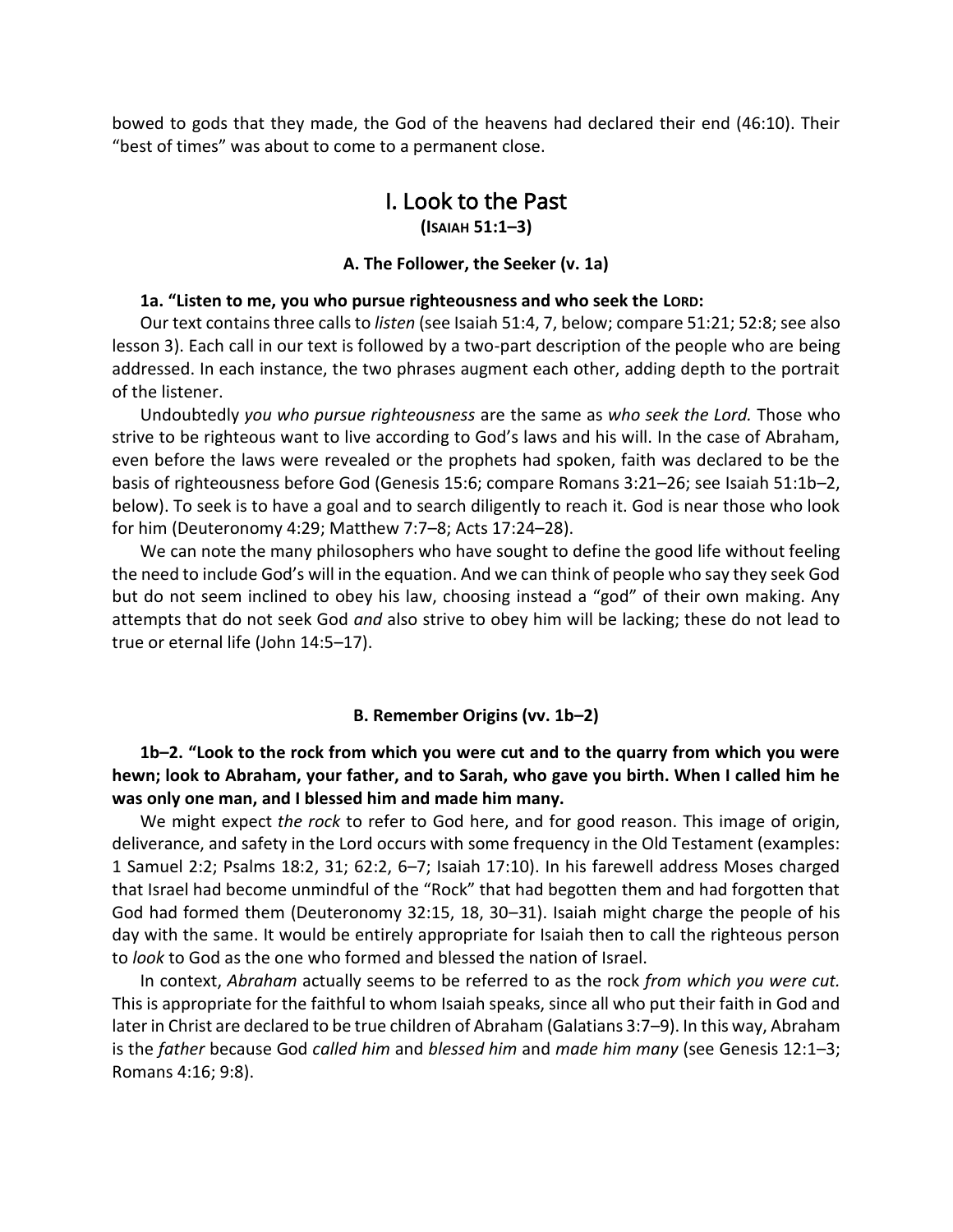*Sarah* then is likened to *the quarry from which you were hewn.* This unusual parallelism would be a reference to her womb, which had to be emptied through birth in order for descendants to be brought forth. Though Hagar bore Abraham a son who was blessed by association with his father, Isaac was the child of promise through whom the promise of a nation would be fulfilled (Genesis 17:19–21; Galatians 4:21–31).

The rock imagery eventually extends to Christ himself (Luke 20:17; 1 Peter 2:4, 7; compare 1 Corinthians 10:4). In Christ God's people expanded beyond the boundaries of Abraham's family, just as God always intended. So it is appropriate to speak of being called in Christ alone, of his blessing in ministry and blessing to us through his resurrected life, and of the expansion of the church into all places. Remember the joy of salvation when you became a Christian? Look back to the beginning of your walk with Christ for a refresher.

#### **C. Expect Comfort (v. 3)**

**3. "The LORD will surely comfort Zion and will look with compassion on all her ruins; he will make her deserts like Eden, her wastelands like the garden of the LORD. Joy and gladness will be found in her, thanksgiving and the sound of singing.**

The destruction of *Zion* was complete and completely devastating—so much so that Judah broadly and Jerusalem specifically were *ruins* (Nehemiah 1:3; 2:3, 17; Lamentations 1:1; 2:8–9, 13). We might consider images we've seen of contemporary war zones to get an idea about the complete annihilation of Jerusalem. It was not simply left empty-but-intact when the people went into exile; the city was left in chaos, stones overthrown, buildings burned to the ground, and likely even unburied human remains in the streets.

Only by imagining how complete and brutal the Babylonians' conquest of Jerusalem was can we imagine how good this news is. *Deserts* where a city once was is a lonesome, haunting image; but a thriving *Eden*—a paradise—in its place is a hopeful, joyful image. In Eden, Adam and Eve had worked, but easily; the ground was not yet cursed and God provided every good thing they needed. They lived free of sin; they enjoyed each other's company and even walked with God (Genesis 2:15–25; 3:8). Nothing could be better for Jerusalem than for *her wastelands* to become *like the garden of the Lord.* Add to that people who had experienced life outside of such a paradise; the *thanksgiving* and *sound of singing* of returned exiles to such a place would surely be a symphony of *joy and gladness.*

Joy is one characteristic of Christians (Galatians 5:22–23). Philippians 4:4 gives a double command to rejoice, and in 1 Thessalonians 5:16 the admonition is to rejoice always. When our life or our world seems like devastated Zion, our joy comes from the knowledge that God has a greater plan. The destruction is not the end; and knowing that, we can experience joy, no matter our temporary situation.

# II. Look to the Future

**(ISAIAH 51:4–6)**

**A. "My People, My Nation" (v. 4a)**

**4a. "Listen to me, my people; hear me, my nation:**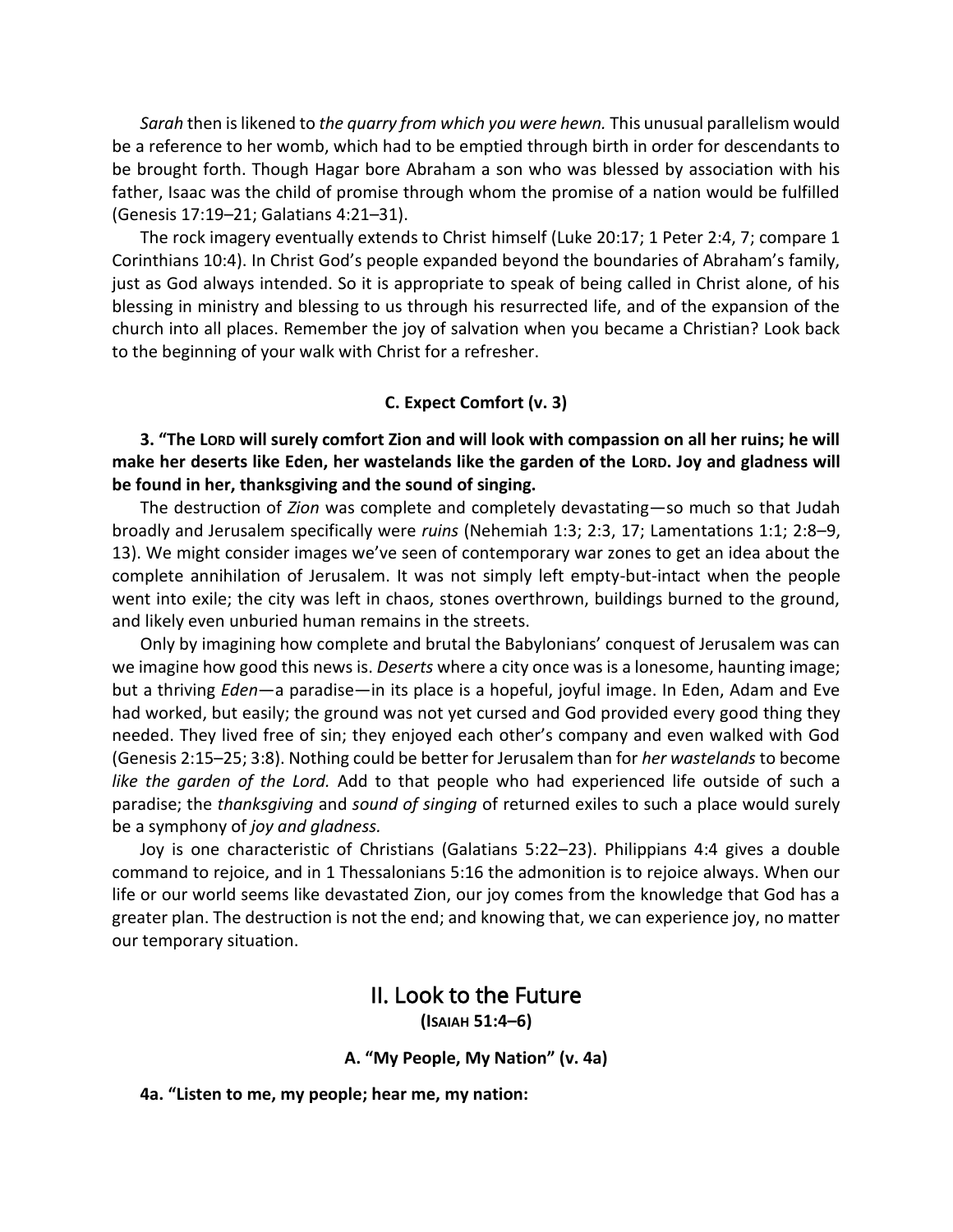*Listen* and *hear* constitute one call to pay attention (see Isaiah 51:1, above). *My people* and *my nation* continues to address the Jews, specifically the exiles in Babylon. In 51:1b–2 (above) it's clear that this call is to the descendants of Abraham; Isaiah does not need to be so explicit here because of the specificity before.

#### **B. Coming Light (vv. 4b–5)**

#### **4b. "Instruction will go out from me; my justice will become a light to the nations.**

This verse has parallels to a prophecy made in Isaiah 2:3—that God's *instruction* would go forth from Zion (see Micah 4:2). The servant was previously identified as the one to "bring forth justice" and "[establish] justice on earth" (Isaiah 42:3–4). This is once again an indication that the Lord does not intend to hide the *light* from the nations but instead to draw them to himself (compare Matthew 5:13–16).

**5. "My righteousness draws near speedily, my salvation is on the way, and my arm will bring justice to the nations. The islands will look to me and wait in hope for my arm.**

The pursuit of *righteousness* (Isaiah 51:1, above) is about to be rewarded. *Salvation* in the Old Testament frequently refers to a very physical, earthy deliverance from evil and harm (examples: 1 Chronicles 16:35; Psalm 27:1–9; Habakkuk 3:13). For this reason, many misunderstood Jesus' mission of salvation as being one of political liberation in the vein of other rebellious "messiahs" before him (example: Acts 5:36–37). In hindsight, however, we see that this salvation is essentially spiritual in nature, given how Jesus would call people from all nations—here *the islands* (compare Isaiah 11:11)—to come to him for deliverance from sin (Acts 13:38–48). Only through spiritual wholeness can any other kind of thriving be anticipated.

Elsewhere the Lord directs the people to "Maintain justice and do what is right, for my salvation is close at hand and my righteousness will soon be revealed" (Isaiah 56:1). There he explicitly welcomes both strangers and eunuchs—people typically excluded from being part of Israel—to be integral members of his people when they keep his law. One of Jesus' final commissions to the apostles shows a fulfillment of what had been prophesied by Isaiah. Just before his ascension, Jesus said that the apostles were to be his witnesses to Jerusalem, Judea, Samaria, and to the entire world (Acts 1:8). In Romans 1:16 Paul summarized these concepts when he wrote that the gospel was for everyone who believes, to Jews and also to Gentiles.

The *arm* of the Lord is often associated with deliverance and justice (examples: Isaiah 30:30; 59:15b–16; Jeremiah 21:5; Ezekiel 20:33–34). Here his judgment is linked to the people's *hope.* Without the Lord's promise to judge, it would be impossible to trust him. After all, how could a good God who loves righteousness simply ignore evil? And if he did not have the power to judge, that would be another reason for mistrust. But this God has the authority, the will, and the power to judge the wicked and will protect all who place their trust in him.

#### **C. Everlasting Reign (v. 6)**

**6a. "Lift up your eyes to the heavens, look at the earth beneath; the heavens will vanish like smoke, the earth will wear out like a garment and its inhabitants die like flies.**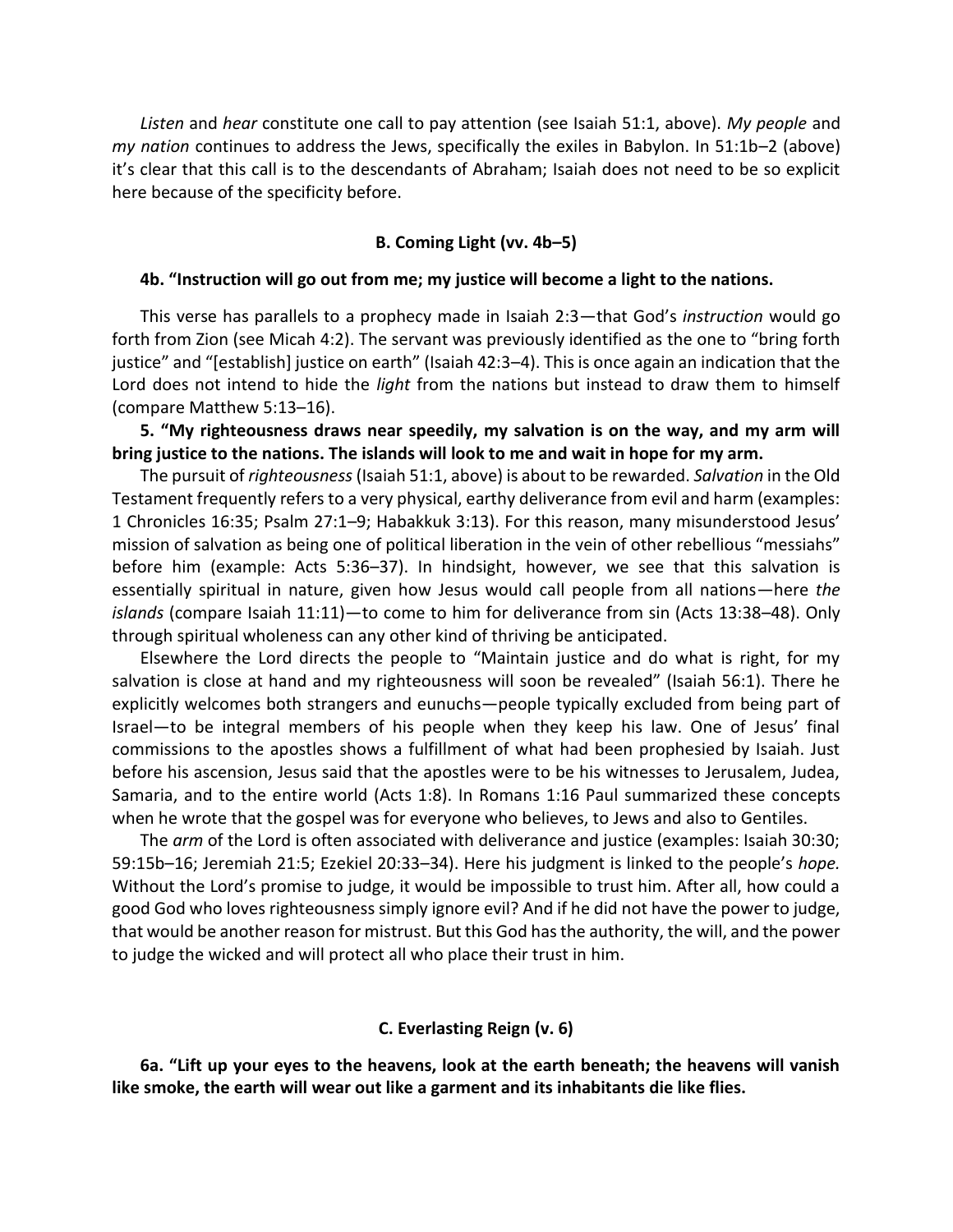To the casual observer *the heavens* and *the earth* seem permanent. But *smoke* drifts on the wind and then dissipates. Wearing out *like a garment* suggests hard use, tearing, ripping, outgrowing. These analogies suggest that, far from lasting forever, both heavens and earth are quick to fall apart. Other passages also describe heaven and earth as being temporary (Psalm 102:25–26; Matthew 24:35; 2 Peter 3:10). All creation only lasts as long as God chooses to sustain it (Colossians 1:15–18).

Life is also described as fleeting (Job 7:7; Psalm 39:5, 11). Like the speed with which smoke disappears or an old garment falls to shreds, so will *its inhabitants die* (Ecclesiastes 3:19). In context, this refers to all living creations—death is the end. There's no doubt it will happen; there's no preventing it.

#### **6b. "But my salvation will last forever, my righteousness will never fail.**

In contrast to creatures, the earth, and even the heavens (Isaiah 51:6a, above), God's *salvation* and *righteousness will never fail.* The purpose of the coming of the Messiah was to grant these things to the ones who come to Jesus through faith. In the end, no more will death or sorrow afflict his people, because all of that will pass away with all else that is temporary (Revelation 21:1–4; see lesson 10). And though sin has an end, righteousness will be the law of the heavenly land where the saints live with God (2 Peter 3:13).

The Bible uses the figure of a walk or road to refer to the journey of life (examples: Psalm 1; John 14:6). In the spiritual realms there are only two ways. The "wide" gate and "broad" road lead to destruction, and that is the easy way of life. It is the "small" gate and "narrow" road that lead to true life (Matthew 7:13–14). It requires serious dedication and effort to walk in God's way, but it's worth it.

## III. Look Straight Ahead **(ISAIAH 51:7–8)**

#### **A. The Righteous at Heart (v. 7a)**

### **7a. "Hear me, you who know what is right, you people who have taken my instruction to heart:**

For the final time in this lesson, the audience is commanded to *hear.* As before, *you who know what is right* are the very same *people who have taken* God's *instruction to heart.* In Hebrew thought, the heart was not only (or not primarily) the seat of emotions but, instead, of reason and insight (examples: "conscience-stricken" 1 Samuel 24:5; 2 Samuel 24:10; "mind" Nehemiah 5:7). This is not to say that those who had the law in their hearts did not love it; plenty of poetry exists extolling God's Word and its great benefit for those who learn from it (examples: Psalms 37:30–31; 40:8–10; 119). From the time the law was given, God instructed the people to hide it in their hearts and even gave them instructions on how to do so (Deuteronomy 6:4–9; Jeremiah 31:31–34). And those who took their studies of the law seriously spoke of the joy of a heart turned toward God (example: Psalm 119:2–3, 7, 10–11).

But for many generations, the people struggled to observe God's laws the way they were meant to. This is what got them into exile in the first place! To hear that God was speaking to the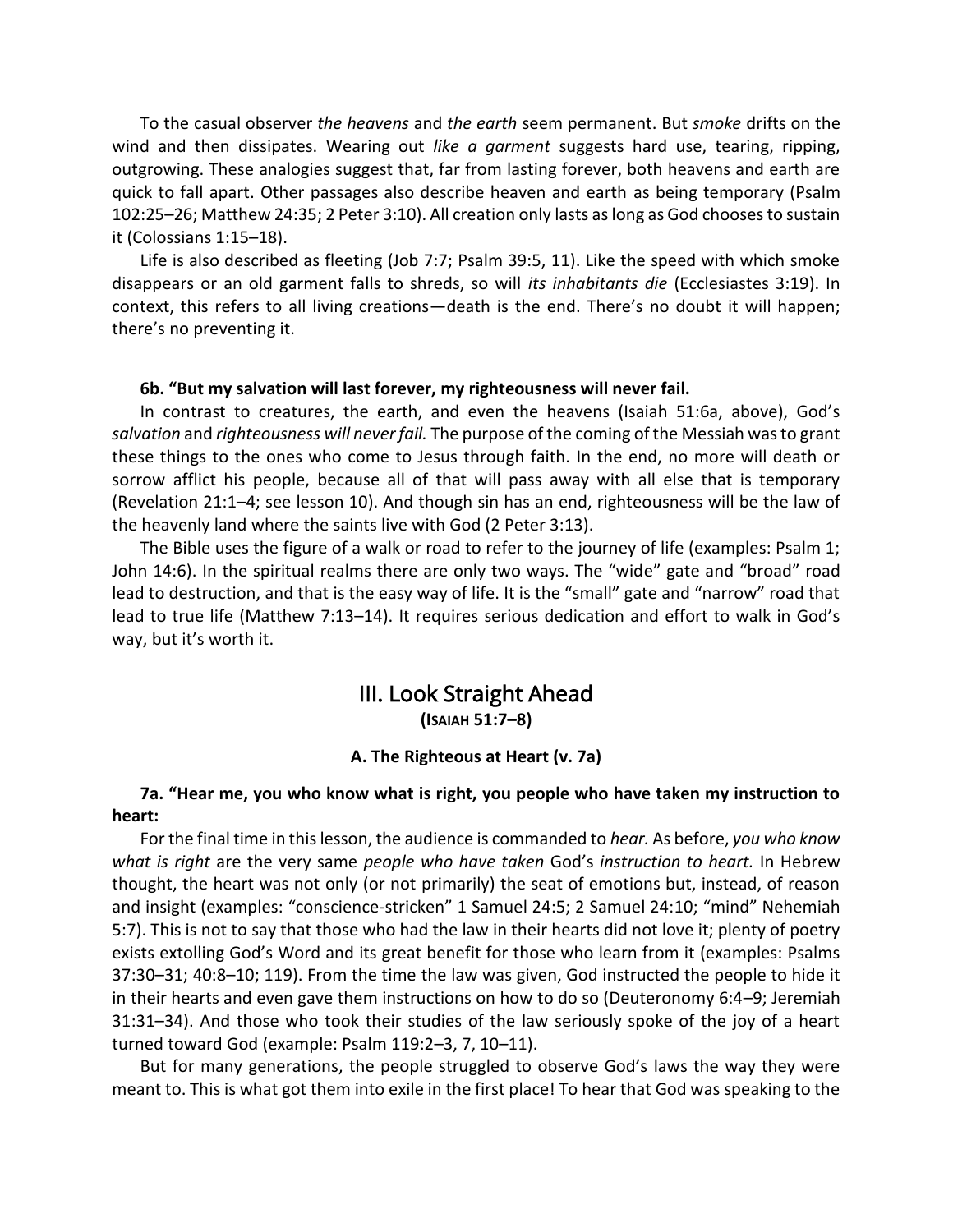righteous who loved his law would be heartening to them. God had not abandoned them forever but had provided a way for them to return not only home but, more importantly, to him (2 Chronicles 6:36–39). When God spoke to the prophet Ezekiel, the Lord explicitly promised to give the people open hearts that would be disposed to hearing his word and obeying it (Ezekiel 11:19– 20; 14:4–5; 18:31; etc.).

#### **B. Do Not Fear (vv. 7b–8)**

### **7b–8a. "Do not fear the reproach of mere mortals or be terrified by their insults. For the moth will eat them up like a garment; the worm will devour them like wool.**

Just like the earth and the heavens, *the reproach of mere mortals* and *their insults* last but a moment before inevitably coming to nothing (see Isaiah 51:6a, above). The scorn of people who do not seek righteousness, do not love God's words, and do not care to follow the Lord is fleeting indeed. It won't even take a ferocious bear or fire or other massive force to destroy them; *the moth* and *the worm* will suffice to judge those who speak against God's people.

#### **8b. "But my righteousness will last forever, my salvation through all generations."**

*Righteousness* and *salvation* are once again declared to last *forever* (see Isaiah 51:6b, above). *Through all generations* is another way to express this unending time line. But the phrase might bring to mind God's faithfulness from generation to generation (example: Genesis 9:12–16). Though he brings judgment, he forgives too (example: Exodus 20:4–6). This salvation is the last plan; there is no next salvation to come. Each generation is given the opportunity to accept the gift.

## Conclusion

#### **A. Which Way?**

Looking to our past offers important insights: about faithfulness, examples to follow or deviate from, the people and events that have shaped us. Isaiah prepared the nation to look forward to Jesus, but we look to the past, present, *and* future when we look to him. The salvation work Jesus has done is the reason for our joy in the present and our hope in the future. So when you think about whether to look to the past, present, or future, the answer is: all three! Look to Christ and his ministry, his sacrifice, his death and resurrection. Look to the body of Christ that continues to call the world to repent of sins and be reconciled to God. And look to the glorious future when God's promises of eternal life will no longer be a hope but our present, eternal reality.

#### **B. Prayer**

Thank you, Lord, for these reminders that you have always loved and admonished your people. As we leave class now, we ask for wisdom in making the tough decisions that are ahead of us this week. In Jesus' name we pray. Amen.